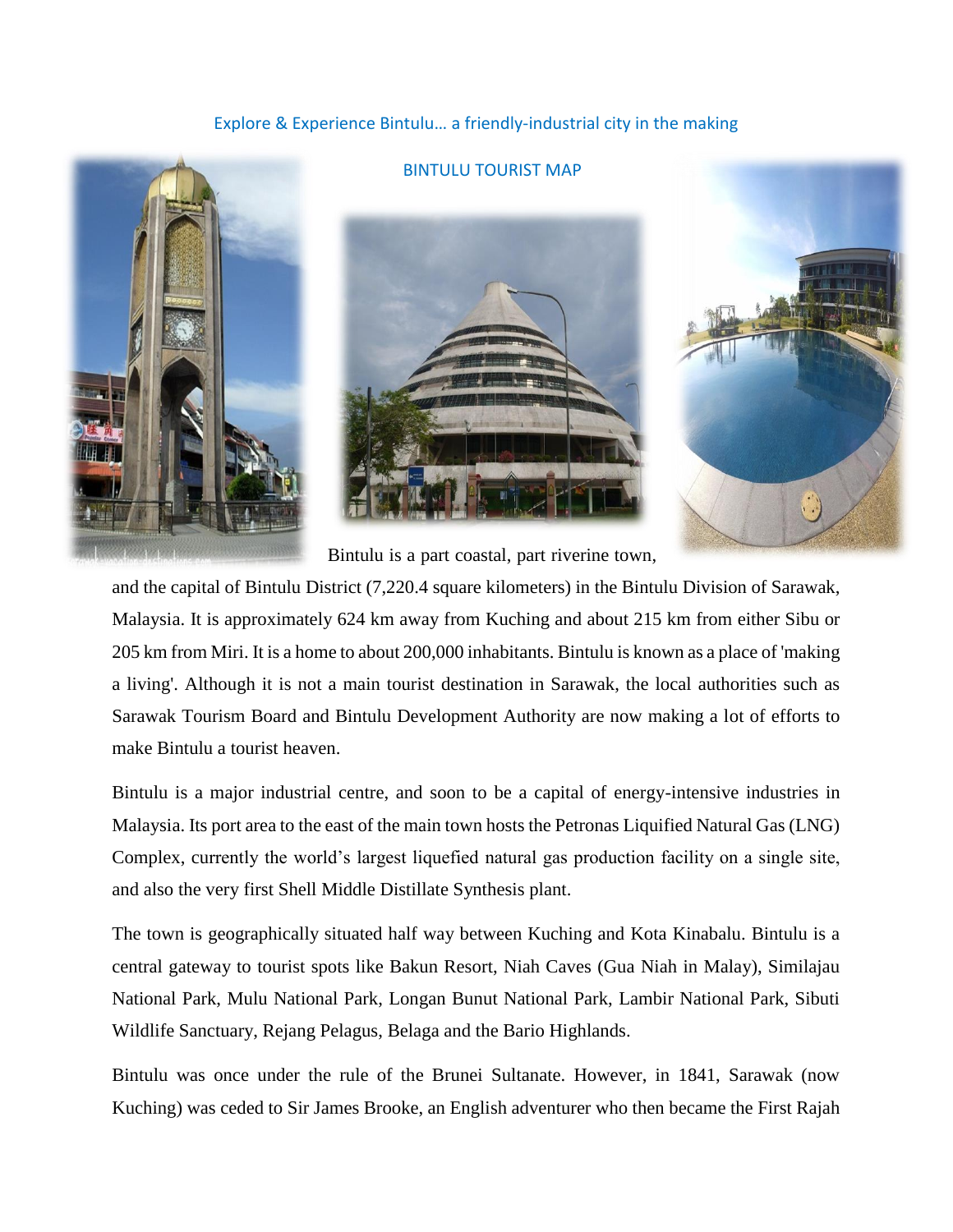of Sarawak. In 1861, Bintulu, which was still part of Brunei, was also ceded to the Rajah and became part of Sarawak.

On September 8, 1867, it became the first meeting place of the State Legislative Assembly, the Council Negeri. Following other Sarawak divisional counterparts, Bintulu has also being under the rule of Rajah Brooke family, Japan, British and now Malaysia.

Starting from a scratch, Bintulu was formerly a fishermen village, with few old Chinese shophouses (now, all of these shophouses no longer exist). Following the discovery of large reserves of natural gas offshore Bintulu in 1969, a feasibility study conducted in 1975 found in nearby Tanjung Kidurong a suitable site for Sarawak's first deep-water port. Realising the industrial potential in Bintulu, the Bintulu Development Authority (BDA) was established in 1978 by the State Government to undertake infrastructure development as well as to coordinate and promote industrial investment in the area. Currently, BDA is celebrating their 30th anniversary.

Bintulu has now thrived tremendously from a small fishermen village with the population of mere 70,000 in the early 1970s to more than 200,000 now. Bintulu has superceded Kapit and Sarikei for becoming the fourth largest urban town in Sarawak. The population of Bintulu is expected to grow 30,000 in the next 5 years. The development in Bintulu can be seen anywhere, while changes in its town landscape can be observed significantly in 2-3 years. Bintulu is planning to be a fullyindustrialized city by the year 2020.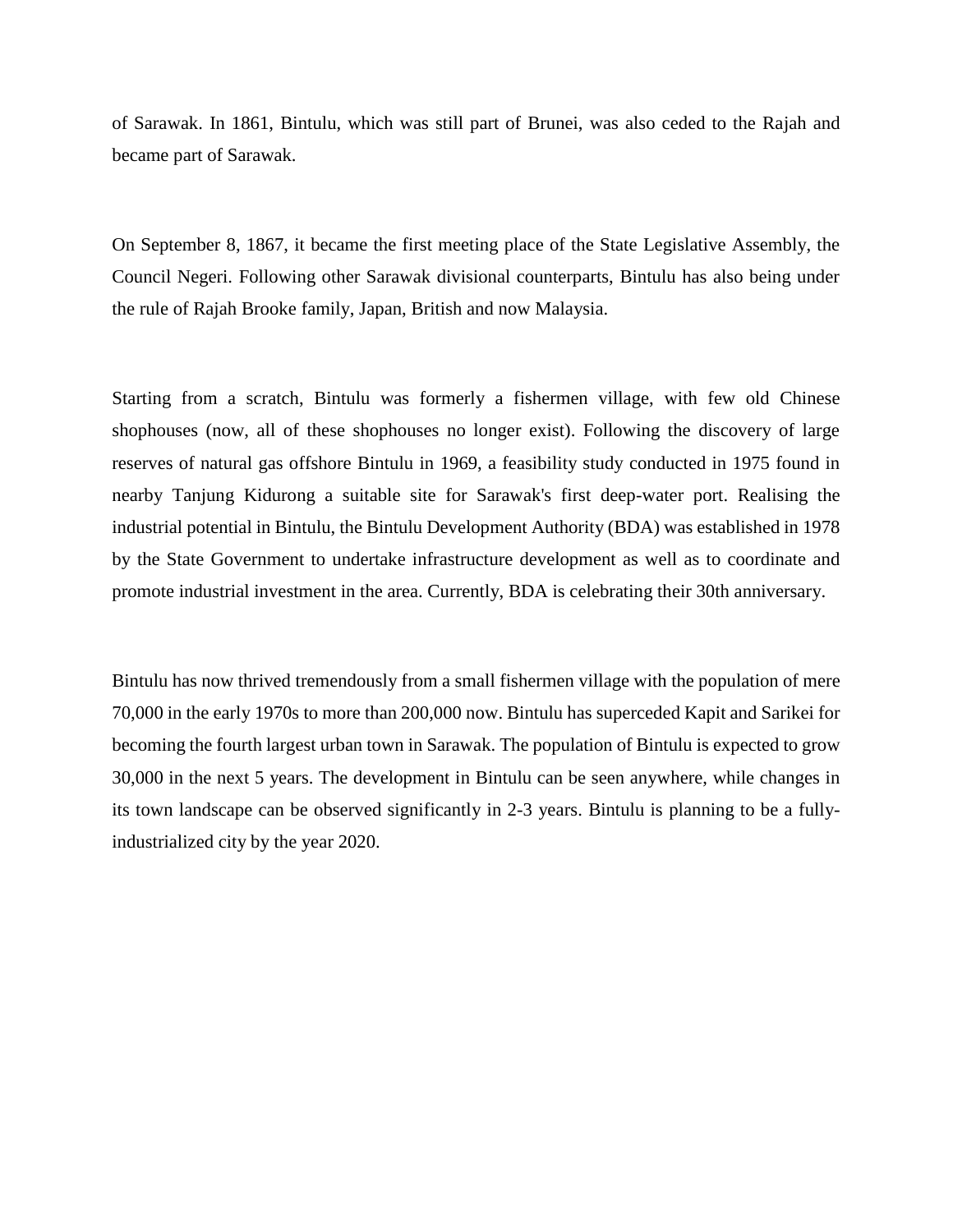#### **PLACE INTEREST OF BINTULU**

#### **1. Taman Tumbina (ZOOLOGICAL & BOTANICAL GARDEN)**

Being the only zoo in the northern region of Sarawak, Taman Tumbina is a house to various animals such as crocodiles and pythons. Most of the visitors enter the park for jungletrekking or hill climbing. The beautiful scenery of South China Sea awaits people who dare to climb to the top of the hill!

#### **2. Similajau National Park**

Similajau National Park is a park of golden beach (it's really gold in colour!) and also a very harsh mangrove woods. You can take a hike deep into the jungle so you will be able to find the true "Golden Beach". For more information, contact: Forest Department (National Park/Wildlife) Tel: (60) 86-336101.

# **3. Tanjung Batu Beach**

Fancy a rocky and sandy beach side-by-side? This unique feature happens to be the attraction to Tanjung Batu Beach (which is also how the name is given, "Rocky Isthmus"). It is a place where people in Bintulu jog and stroll their way along the beach, or the road with their families, apart from taking a sun-tanning session. However, beware the coastline during monsoon season, as there has been cases of drowning annually.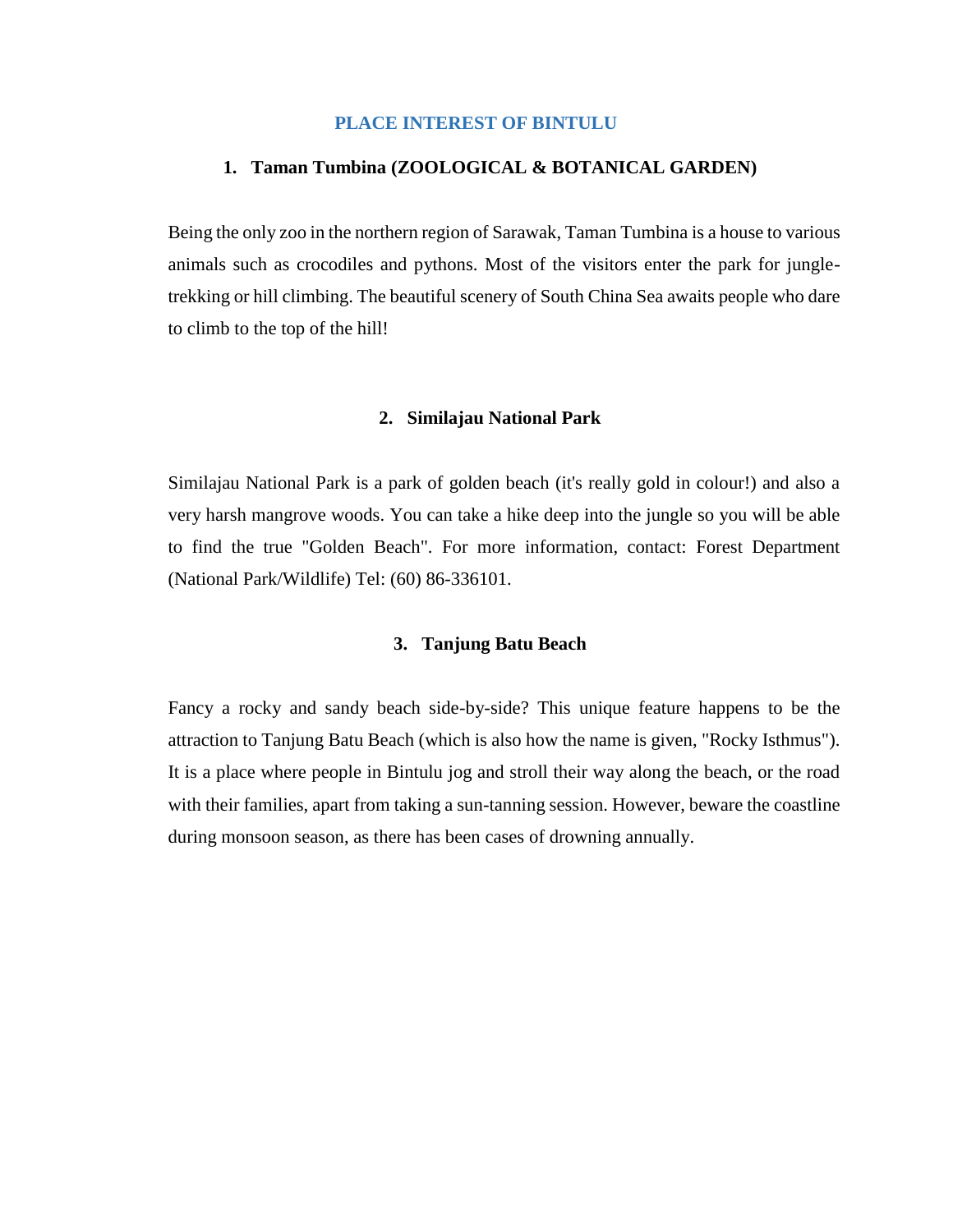#### **4. Council Negri Monument**

Bintulu is home to the first legislative assembly meeting of Sarawak. It was held way back in 1867. With Charles Brooke, the second white Rajah of Sarawak in the chair, there sat 5 of his British Officers and 16 Malay and Melanau Members (Chiefs) to mark a new era in the conduct of the affairs of the state. A centenary stone commemorating the centennial of the historical meeting was erected on this site in 1967 and was further improved to include a clock tower and fountain in 1987, the fountain was attractively fenced up in November 1998 for safety and aesthetical purpose. The monument can be found by visitors on their way to the heart of Bintulu town.

#### **5. Bintulu Promenade**

The latest attraction to Bintulu is the 120-acre Bintulu Promenade, the state's longest waterfront attraction similar to the one in Kuching. It is a commercial and recreational park rolled into one and strategically located near the delta of Kemena River and the Parkcity Everly Hotel. Perfect place for a relaxing stroll and to watch sunset and enjoy the evening breeze.

#### **6. Pasar Utama & Pasar Tamu Bintulu**

These markets, located side by side, are the most frequently visited location in Bintulu, both by rural folks and tourists. The market is divided into many parts, each for different type of traded items such as fruits, belachan (shrimp paste) & cincaluk (a solution of fermented shrimps), wet areas (for fish and seafood traders), vegetables and a basic commodities. The upper floor of Pasar Tamu is a place where local delicacies can be savoured. If you visit Bintulu, it is a must to buy Bintulu belachan and cincaluk. Its pure, natural and traditional way of processing makes these tourists favourite keep coming back for more!On the upper floor too and near the staircase, you can find a souvenir shop selling cheap handicrafts and the famous layer cake (kek lapis). Lebuhraya Abang Galau. If you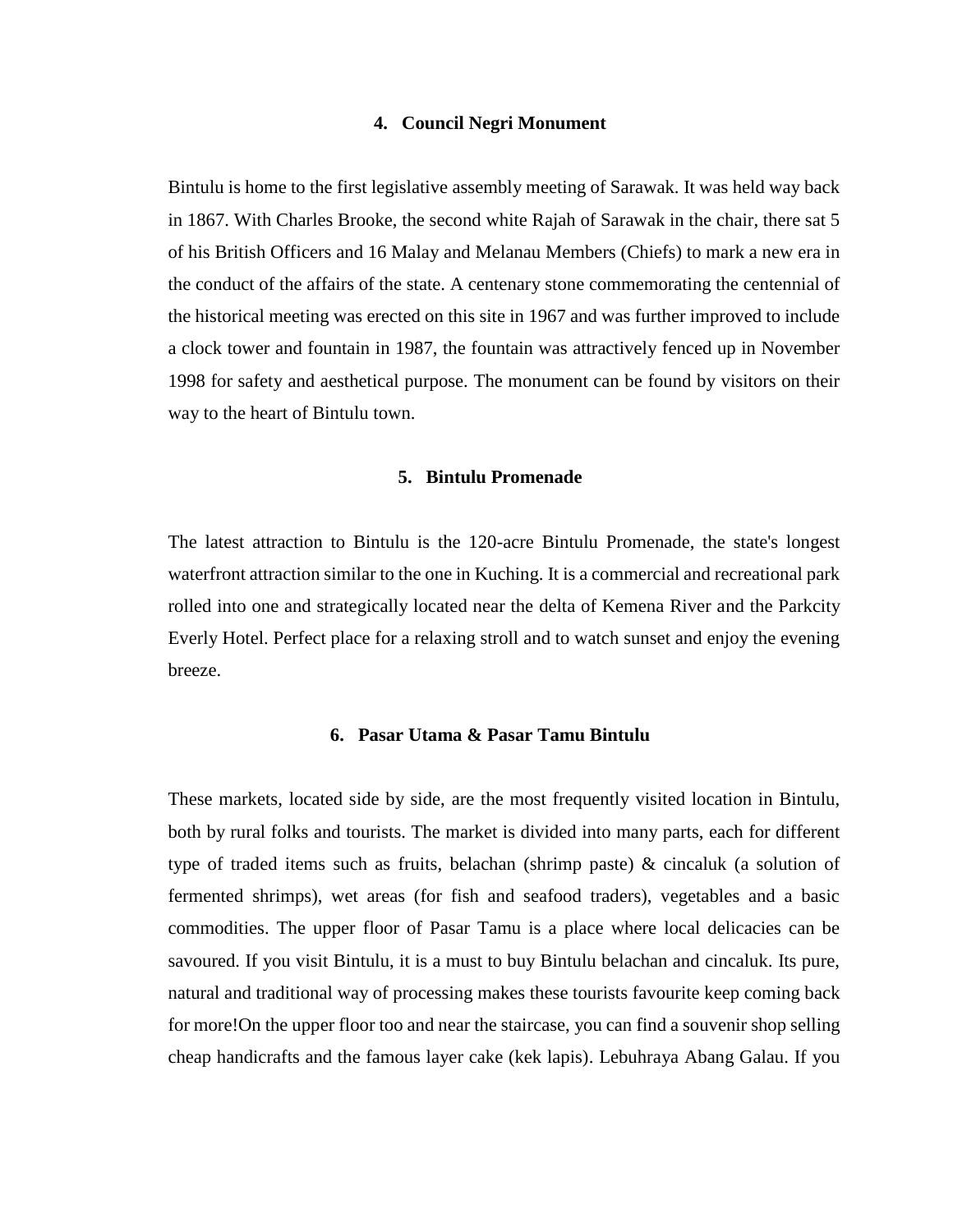love Belachan and Cincaluk, or traditional shoppers at wet markets, head yourself straight to the heart of Bintulu town for a tour at Pasar Utama & Pasar Tamu Bintulu

#### **7. Pasar Malam**

Unlike Pasar Malam in Kuching or Miri, Bintulu Pasar Malam is held every single day, be it weekdays or weekends, and also local holidays. Here you can enjoy local version of 'fast food', from apam balik, roti canai, burger, or even nasi campur. As for non-Muslim, they can also savour pork delicacies such as siew pau. Other traded items are like bundled jeans pants, handbags and also, smuggled cigarettes & liquors (again!).

#### **8. Kuala Nyalau**

Kuala Nyalau is a place where beach with many coral reefs leftovers scattered on its coastline. There is also beautiful waterfall not far from the beach. To get here, you need to drive using Bintulu-Miri coastal road. The travelling time is estimated around 1-2 hours. Once you arrive at the Nyalau junction (bear in mind, Nyalau, not Nyabau!), drive another 10km to the sea using partly sealed, partly crusher run (stone) road. The road is a bit bullish at certain areas due to its hilly terrain.

The road leading to Kuala Nyalau is narrow, hilly, winding and partly bare soil road. Don't dare to drive during heavy rain. Even during sunny day, watch out for opposite vehicles especially Lorries. The condition of the road might be sometimes too rough for any visitors to go in.

#### **9. Sebauh**

Sebauh is a small district under Bintulu division. However, it is a centre of trading for people from around Sebauh like Pandan and Ulu Sebauh, and around its area, up to the deepest upriver area of Kuala Kebulu, Tubau and Labang. Like Tatau, Sebauh is popular among fishing freak.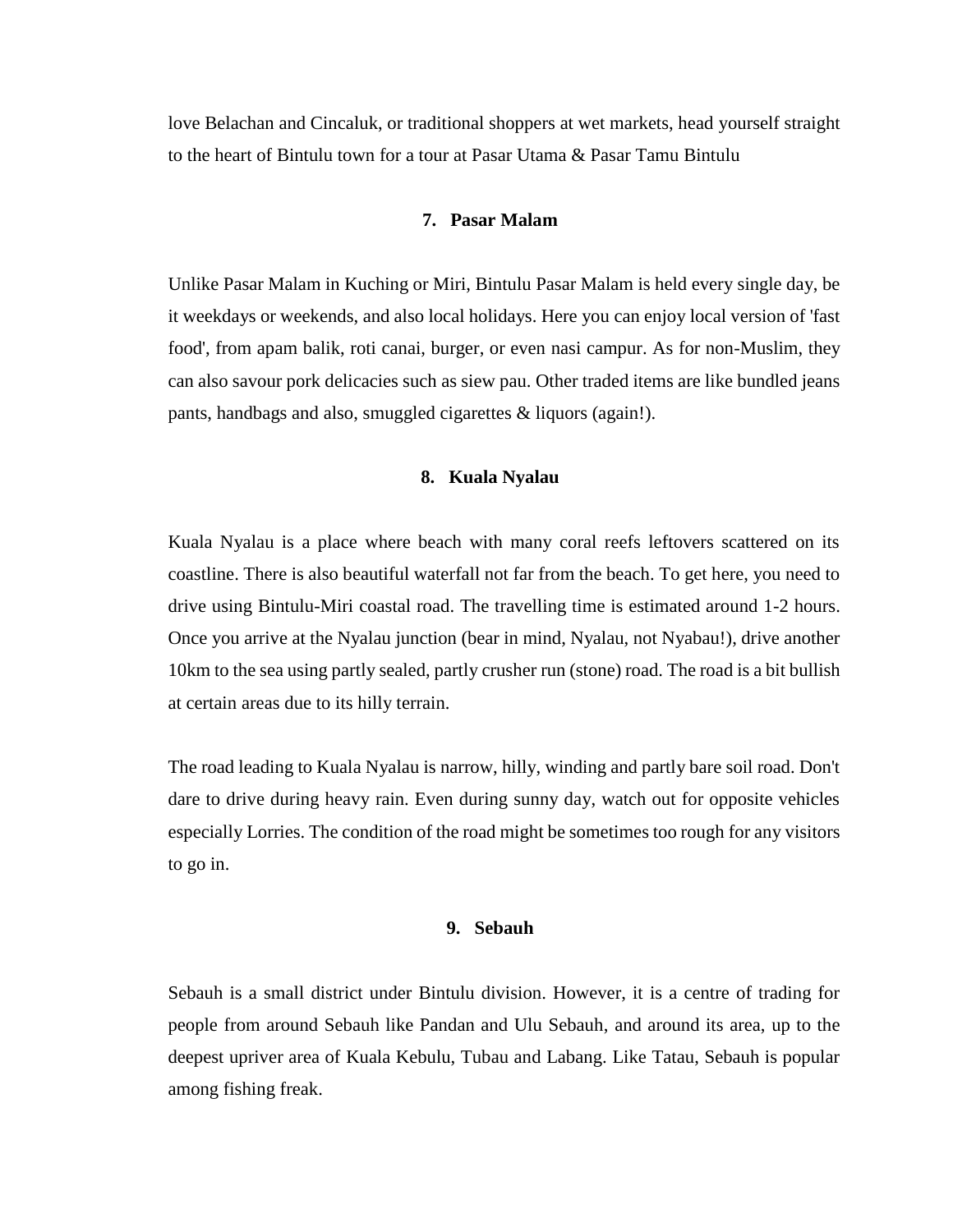#### **10. Tatau**

Tatau is rich with seafood and freshwater produce. Mi Hong Kong served in Tatau prove this fact.

Tatau is a small town, which is also a capital district of Tatau. It comprises of different areas such as Kuala Tatau (using its own Bintulu-Kuala Tatau road, or using water transport from Tatau using Tatau River), Sangan (accessible by road), Ng Sangan, Nanga Tau and Kuala Muput. If you love fishing, you will love Tatau especially when you go cruising along the Tatau River for your freshwater catch or down to the river mouth for seafood.

#### **11. ABF Beach**

Another seaside spot that should not be missed in Bintulu, the ABF beach be located near an exclusive residential area along Jalan Kidurong. Yet anyone wishing to enjoy serene coastal environment will always be welcomed to experience be natural treasure. Stroll along the beach and view the Bintulu harbor from afar, while observe as well the calmness of the sea minus the waves-made possible through human creativity. This calmness make a suitable arena for a jet ski enthusiast to enjoy the sport while those on shore could also relaxed and just watch under any of the sample numbers of Gazebos being erected. Come evening, enjoy the twinkling light beamed from the port.

# 12. Oasis

As its name reflects, the Oasis is a haven at the center of Bintulu town. It offers a nice place for photo-taking or merely just for taking short break before continuing to explore the town. A fountain structure majestically formed the center portion of this mini park in the shape of the Melanau's traditional headgear, "Terendak".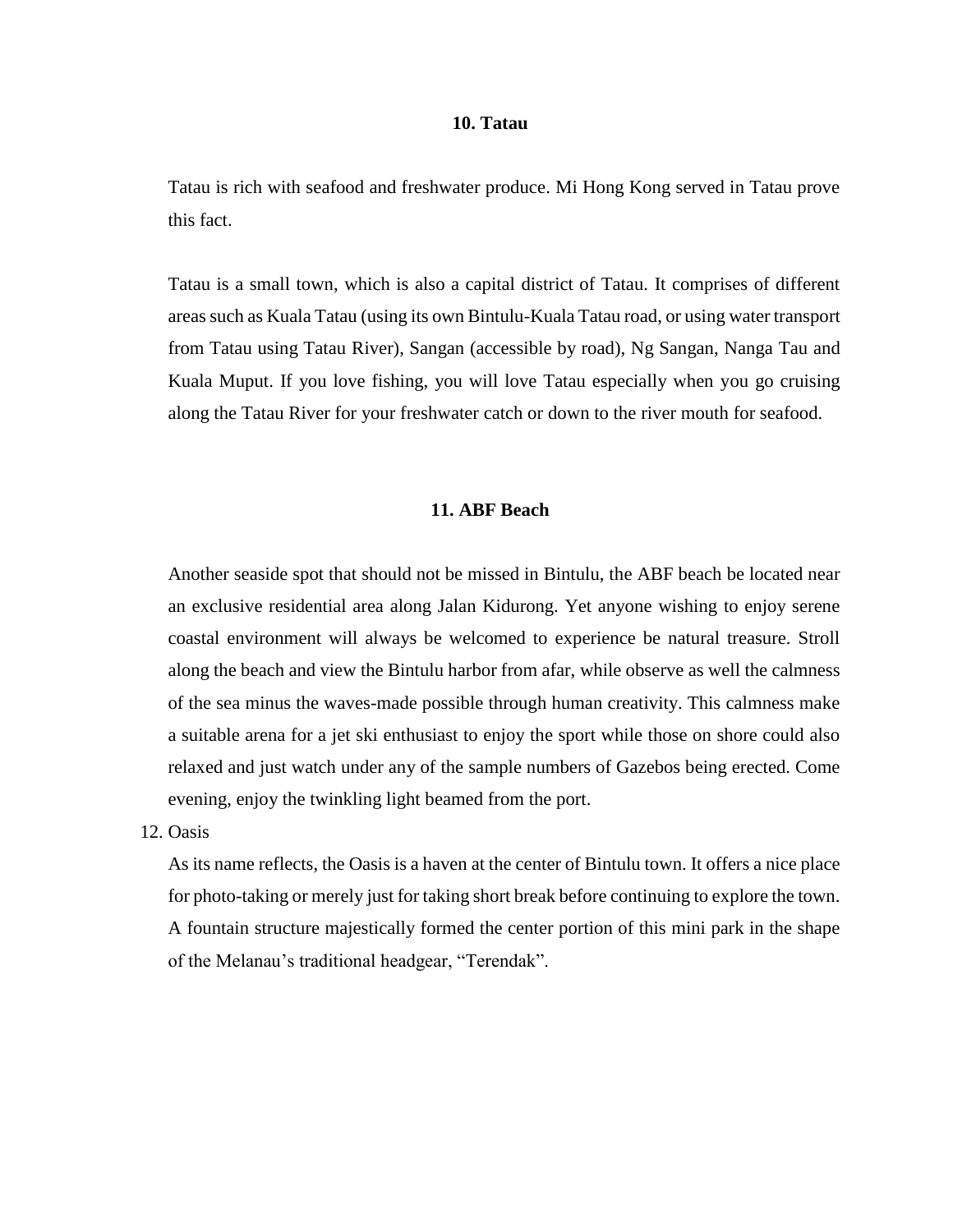# **13. Homestay Kuala Nyalau**

Nesting exclusively on a long white beachline, Kuala Nyalau is coastal paradise and the answer to those wishing to be away from the hustle and bustle of the town life. Chalets are available but for visitors wanting to experience the local's lifestyles, the villagers welcoming them to their homes under the Homestays program. Visitors could also engage in snorkeling activities to witness sea life dancing around coral reef, dubbed among the most visitors in the world. Teluk Bargam nearby Kampung Kuala Nyalau come naturally as a bay of paradise for recreational fishing enthusiast.

### **14. Bagiau Waterfall, Ulu Nyalau**

A natural gift suitable for recreational undertakings, Bgiau Waterfall's location of about 65 kilometers away of the Bintulu-Miri Road and through rugged estate tracks, has enable to preserves its' tranquilizing atmosphere. For visitors conveniences in mind, restrooms, gazebos, and food stalls are available.

#### **15. Wong Sunang Waterfall**

Get ready for splashing fun and adventurous exploration of Wong Sunang Waterfall, near Sungai Anap, Ulu Sangan, which is about hour boat long boat ride from Tatau Bazaar. Enjoy the feeling travelling traveling along the Tatau River before exploring this majestic waterfall where the water splashed down from 50 feet above and creating permanent misty atmosphere around and flow straight into the River Anap. Residents the nearby longhouse, Rumah Jepon, also offer visitors of interesting stories about the waterfall and the existence of their settlement. Coupled with exotic flora and fauna, the surroundings of this water.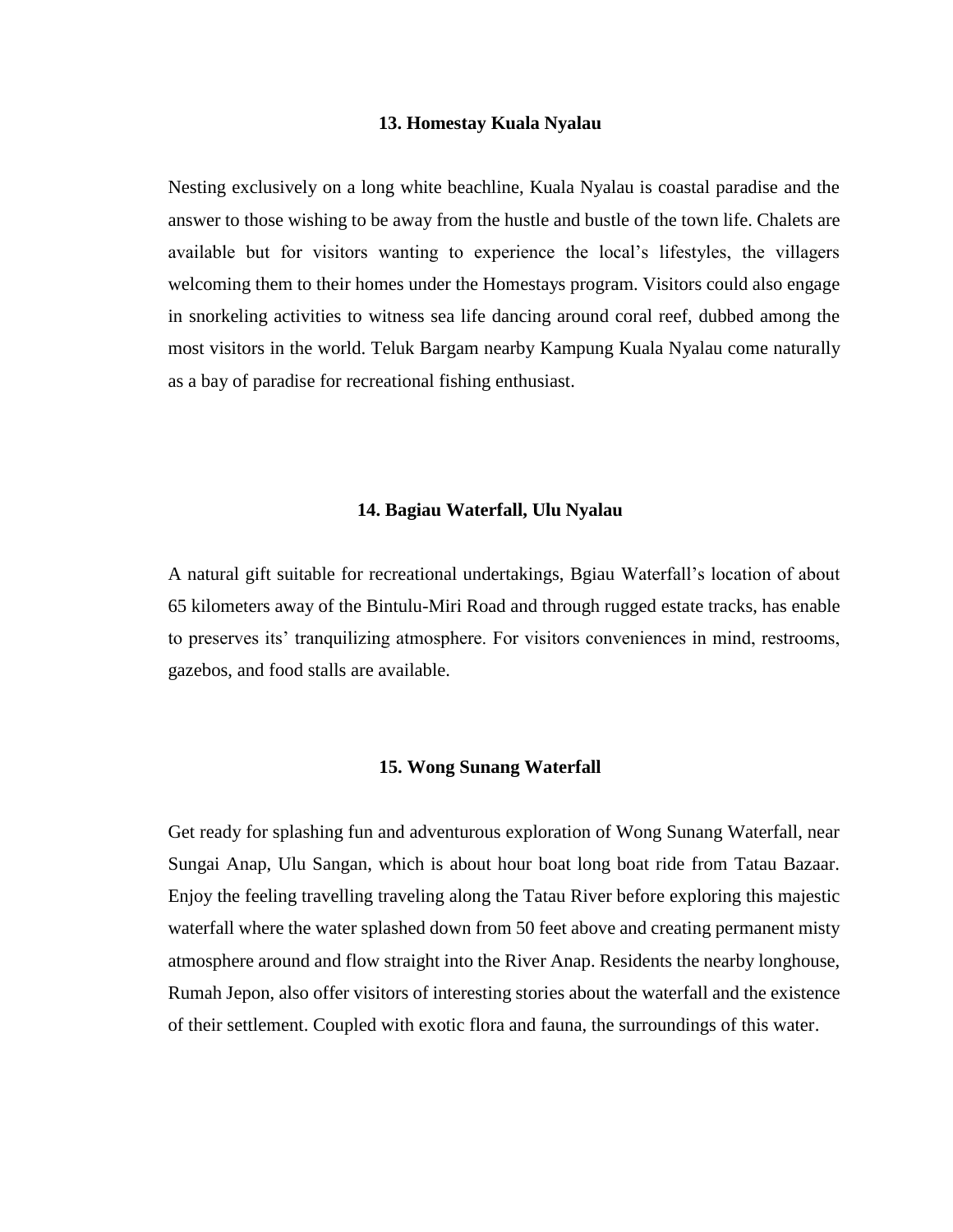#### **16. Bintulu Esplanade**

A people's square where a number of health and social activities are frequently organised, the Bintulu Esplanade is a landmark for social integration among local and visitors. Chosen as a venue for organizing stage shows and official events, the Bintulu Esplanade has also been the premier choice for organizing the festivities, particularly in the Muslim month of Ramadan, where hundreds of stalls would be set up to sale home-made dishes and arrays of local delicacies.

#### **17. Batang Kemena Safari**

Flowing a natural lifeline for Bintulu, the great Batang Kemena is a gateway to explore the fascinating live in the hinterland of Bintulu. A four-hour cruise on speed boat or express boats will bring visitors closer to understand the diversified culture of various natives settling along the river. A stop Sebauh bazaar will be a memorable and rare explore to peek into slow but relaxing life style. A Chinese temple, built on top of an islet emerging at the middle of the Kemena River just fronting the bazaar, stands as unique landmark and interesting versions of legends are behind its existence.

### **18. Jungle Trekking Park**

A fitting place to enjoy a healthy jog while mingling with natural greenery, the Jungle Trekking Park is just some four kilometers away from town. Experienced the harmonic sound of wild bird and enchanting insects along the tracks, which has been amply equipped with sign and maps to guide trekkers along the ways. A very good venue for building up fitness to keep up with daily routine as well as for preparation before embarking on a more challenging jungle trekking experience.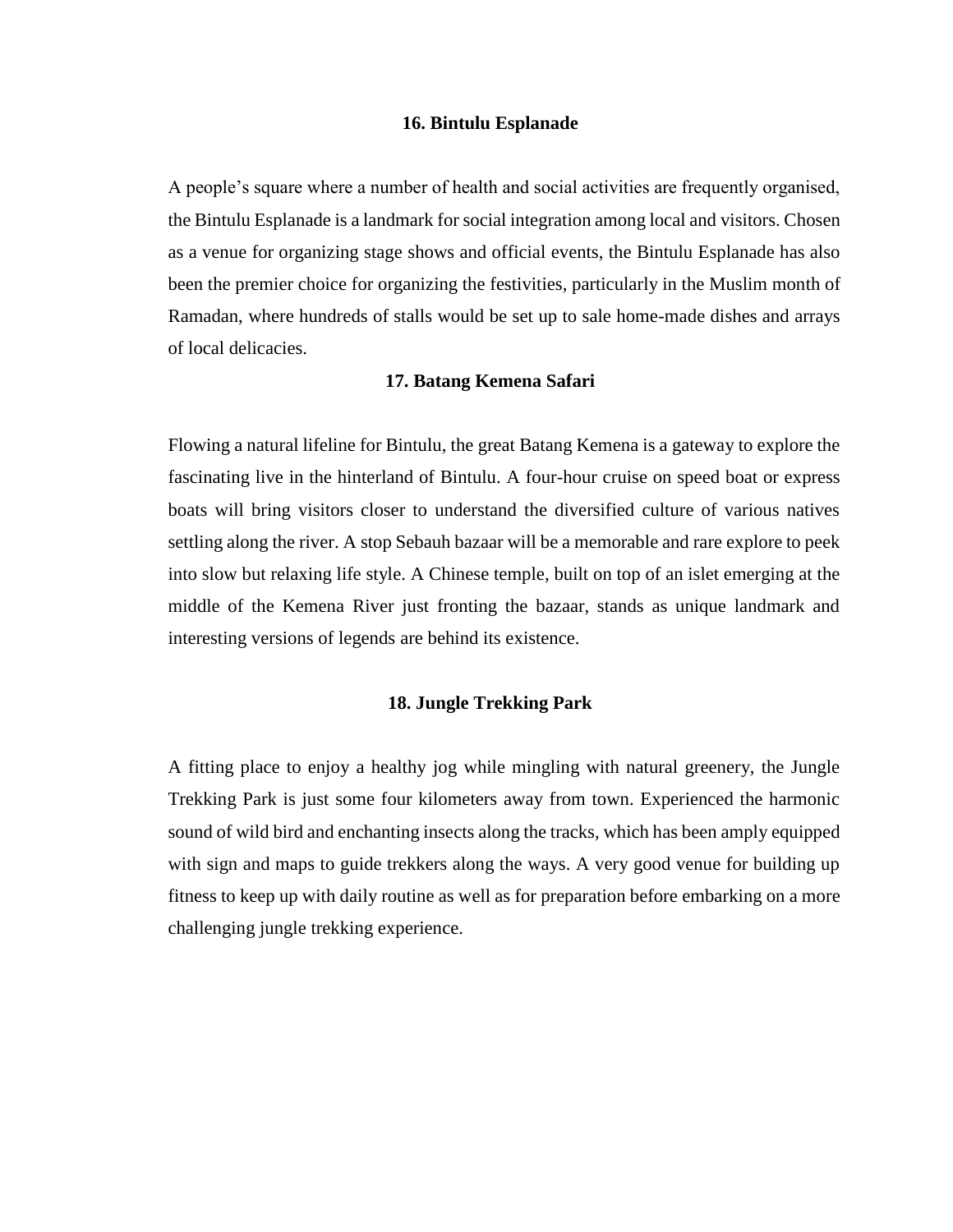# BINTULU HOTEL ( MID RANGE)

• Kemena Plaza Hotel, Taman Sri Dagang, Located near to Pasar Tamu and old town of Bintulu, it's a perfect place if you are in a hurry to Bintulu.

 $\bullet$  (60) 86-335111.

• New World Suites, Parkcity Commercial Centre, New World Suites is located at the doorstep of Parkcity Mall, the largest shopping mall in Bintulu. It is surrounded with shopping, dining and entertainment outlets. A mere 25 minutes' drive to and from Bintulu airport and is the gateway to the world renowned Mulu and Niah Caves.

☎ (60)86-331122.

• Parkcity Everly Hotel, Plot No. 1, Lot 3062, Jln. Tun Razak, 97000 Bintulu, Bintulu's first luxury hotel designed and constructed with a unique "step-design" facade. Equipped with 228 rooms decorated in simple elegance and furnished with modern-day conveniences.

☎ (60) 86-318888.

• Li Hua Hotel, Berjaya Commercial Centre Jalan Sultan Iskandar (opposite Perbinda, close to JKR Bintulu). If you love it to be a bit far from the town centre, go ahead to Li Hua Hotel. (Distance from town, 1 km, 1 km from Medan sentral, Medan Jaya (Out station bus terminal & main shopping centres such as Farley, Sing Kwong & MDS store).

 $\bullet$  (60) 86-335000

• Kemena Hotel, Assyakirin Commercial Centre, Jalan Sultan Iskandar (within proximity of Kg. Assyakirin), the newest addition to mid-range hotels in Bintulu. It has a cafe and medium-sized banquet hall.

 $\bullet$  (60) 86-319222.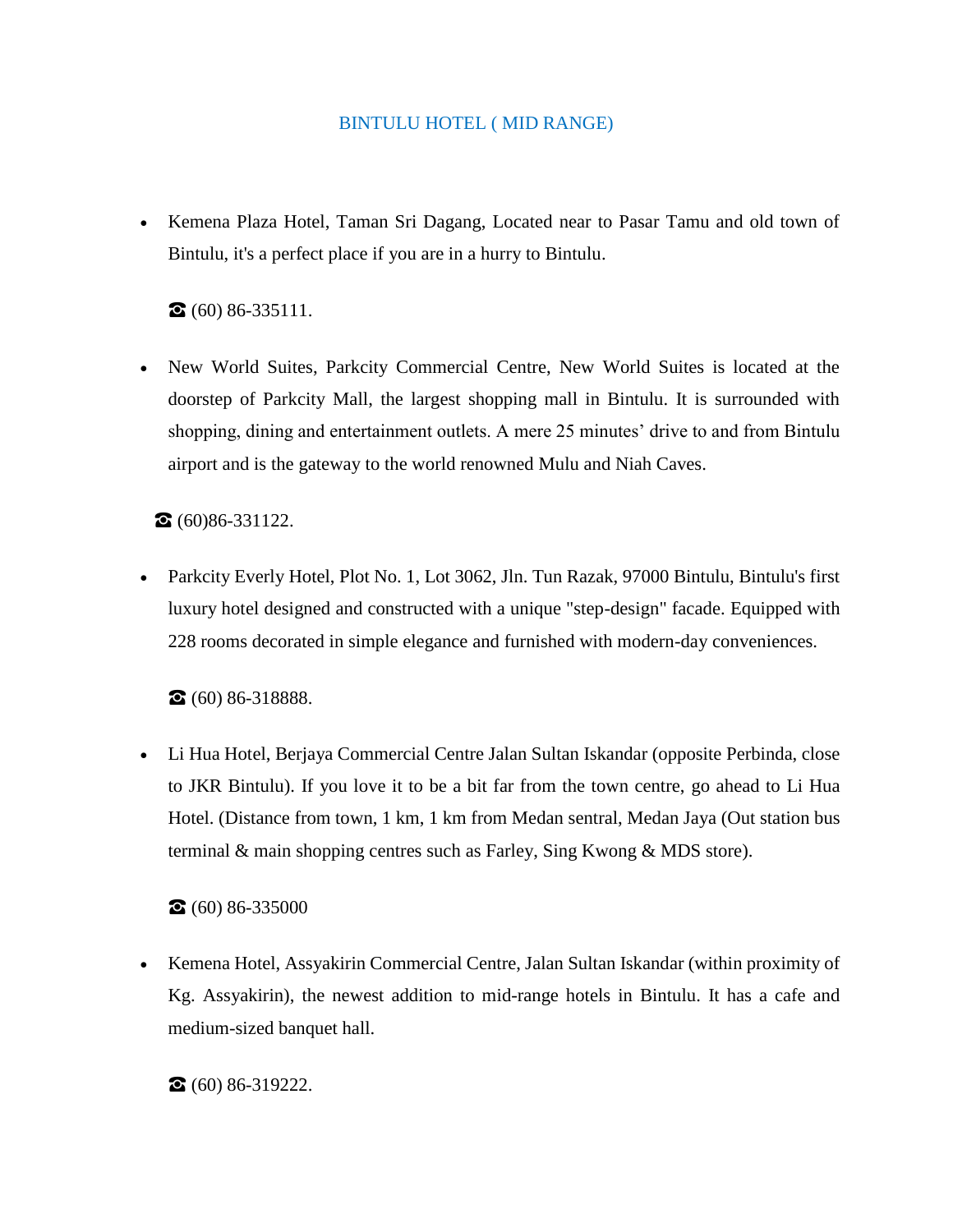• Imperial Suites Bintulu, Jalan Tanjung Batu (opposite Tumbina, close to Wisma Bintulu and Tanjung Batu beach), this hotel suites cum apartment and penthouse is the most luxurious hotel in Bintulu. It has wide range of facilities and a stone-throw away from the beach.

 $\bullet$  (60) 86-330399.

# **BINTULU HOTEL (BUDGET)**

• Regent Hotel, Kemena Commercial Centre, Jln. Tg. Batu, ☎ (60) 86-335511.

• Hoover Hotel, No. 92, Jalan Keppel, ☎ (60) 86-337166.

• Royal Inn, Jalan Pedada, ☎ (60) 86-332166.

• Sunlight Inn, Jalan Pedada, 2 (60) 86-332577.

• Sea View Inn, Taman Sri Dagang, **2** (60) 86-339118.

• Sun Star Inn, 140, JLN Masjid, Taman Sri Dagang, **☎** (60) 86-318533. 60RM for a twin room (Sept 2012). AC, HW, WIFI, TV. Drinking Water available on the floor.

• New Capital Inn, Jalan Pedada, ☎ (60) 86- 335152.

• National Inn, No. 47, 1st Floor, Medan Sepadu, ☎ (60) 86-337222.

• Garden Inn, No. 118, Taman Sri Dagang, <sup>●</sup> (60) 86-339399.

• Kintown Inn Sdn Bhd, No. 93, Jalan Keppel, Medan Sepadu, ☎ (60) 86-333666.

• Centre Inn, No. 5 & 6, Jalan Pedada,  $\mathbf{\Omega}$  (60) 86-316963.

• King's Hotel, No. 162, Taman Sri Dagang, <sup>2</sup> (60) 86-337337.

• Siong Hing Inn, No. 143, Taman Sri Dagang, <sup>2</sup> (60) 86-316663.

• Welcome Inn Sdn. Bhd, No. 186, 1st Floor, Taman Sri Dagang, **☎** (60) 86-315266.

• Summer Inn, No. 19, 1st Floor, New Commercial Centre, ☎ (60) 86-311223.

• Faber Inn, No. 163, Taman Sri Dagang, **◎** (60) 86-313667.

• Medan Inn, Medan Jaya Commercial Centre, ☎ (60) 86-317119.

• Delight Inn, No. 12, 1st Floor, Jalan Law Gek Soon, **☎** ((60) 86-317777.

• Bakun Inn, No. 7, 1st Floor, Jalan Law Gek Soon,  $\Omega$  (60) 86-311111.

• Utama Inn, No. 40, Jalan Sommerville, **○** (60) 86-334539.

• Riverfront Inn, No. 256, Taman Sri Dagang, <sup>2</sup> (60) 86-333111.

• Houz Inn, No. 161, Taman Sri Dagang,  $\Omega$  (60) 86-336399.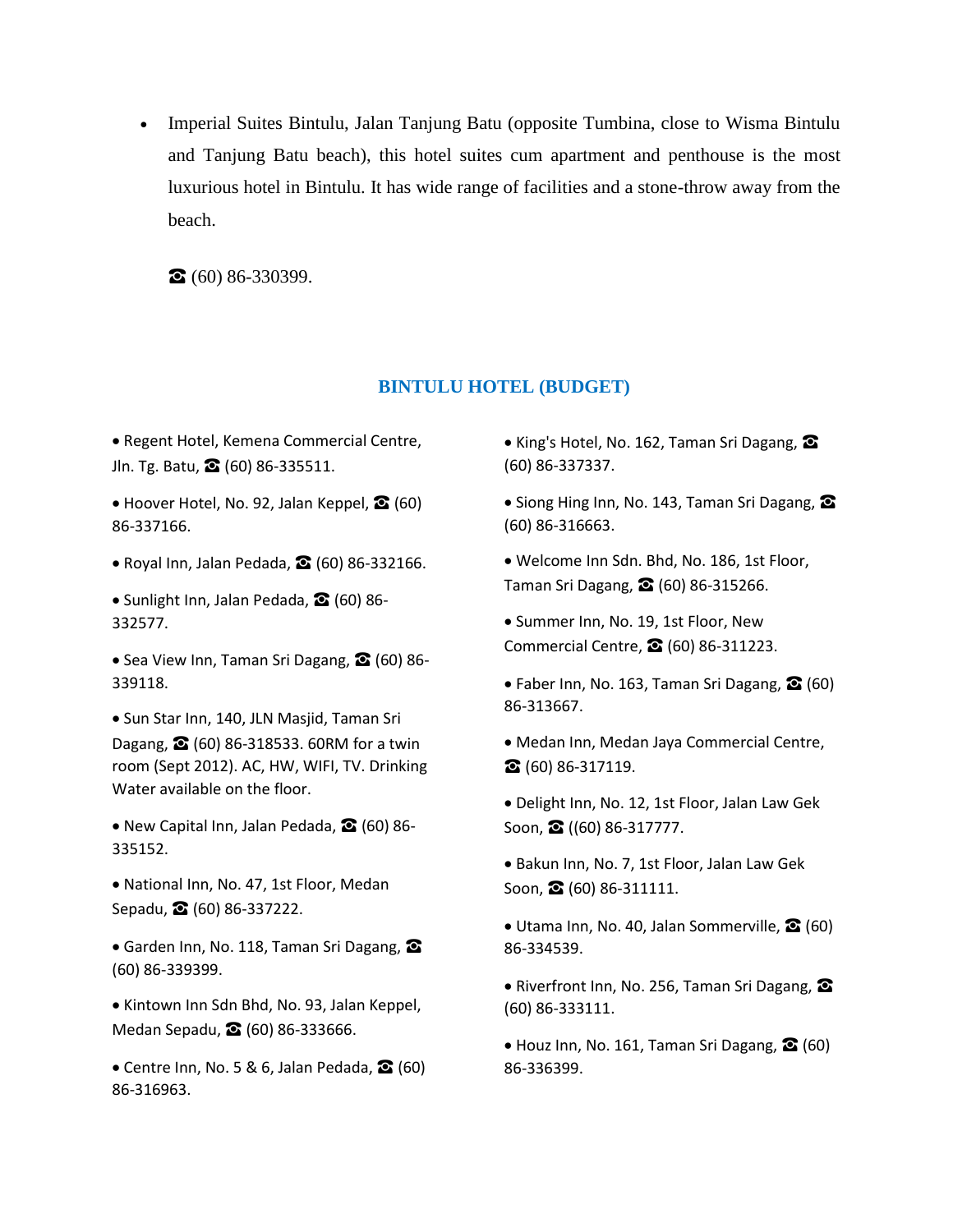• Kemena Inn, No. 78, Jalan Keppel,  $\bigotimes$  (60) 86-333378.

• Sri Dagang Inn, No. 192, Taman Sri Dagang, <sup>2</sup> (60) 86-335977.

• Lian Hing Inn, No. 50, Taman Sri Dagang,  $\Omega$ (60) 86-315663.

• H-5 Inn, No.13,14,15 of Parent Lot2626, Bintulu Town District, Jalan Tun Ahmad Zaidi, Parkcity, **☎** (60) 86-310005.

• Mastama Inn, No. 43-44, New Commercial Centre, Jalan Abang Galau, **☎** (60) 86-317204. • New Lead Inn, No. 73, Jalan Keppel,  $\mathbf{\Omega}$  (60) 86-333366.

• Fata Inn, No. 113, Taman Sri Dagang,  $\Omega$  (60) 86-332998.

• Diamond Inn, No. 151, Taman Sri Dagang,  $\Omega$ (60) 86-338911.

• New World Motel, Lot 4219-4225, Phase 6, Parkcity Commercial Square, Bintulu 97000, Malaysia, **☎** (60) 86-315666.

### DRINK

- Casablanca (fun pub), Lebuhraya Abang Galau (opposite PJ Corner Restaurant). Narrow, crowded, noisy, three words to describe Casablanca. The place is reputable for it good sound system and the "Best Live Band" in town. It's a fun place for all age group. If you're into mad dancing and pure fun, head on here, baby! START on 1st Jun 2009 till August 2009 "Live Band performed is X RED 7. Famous Live Band in Kuala Lumpur, Selangor, Penang and Malacca.
- Pub Kitai, Lebuhraya Abang Galau (opposite City Point). This pub offers a selection of Iban songs for you to bang your head with. It's very nice to 'joget' or 'poco-poco' in here. There are also some shows made by the strip teasers and lion dancing moves too.
- Paddy's Coffee House, New World Suites (Parkcity Commercial Centre). Located in New World Suites Hotel, a restaurant where you can dine in a romantic mood with magnificent view of Bintulu sunset.
- Reggaes Grills Cafe, Parkcity commerce square. A place where locals and expats hang out together. Food price are higher than other, drink are reasonable. Grill chicken wings are really good here. RM3 per piece. Asahi, Hoegaarden, and Carslbrug are available on the tap. Small glass will cost around RM15-18, big glasses RM20-25. RM50 +.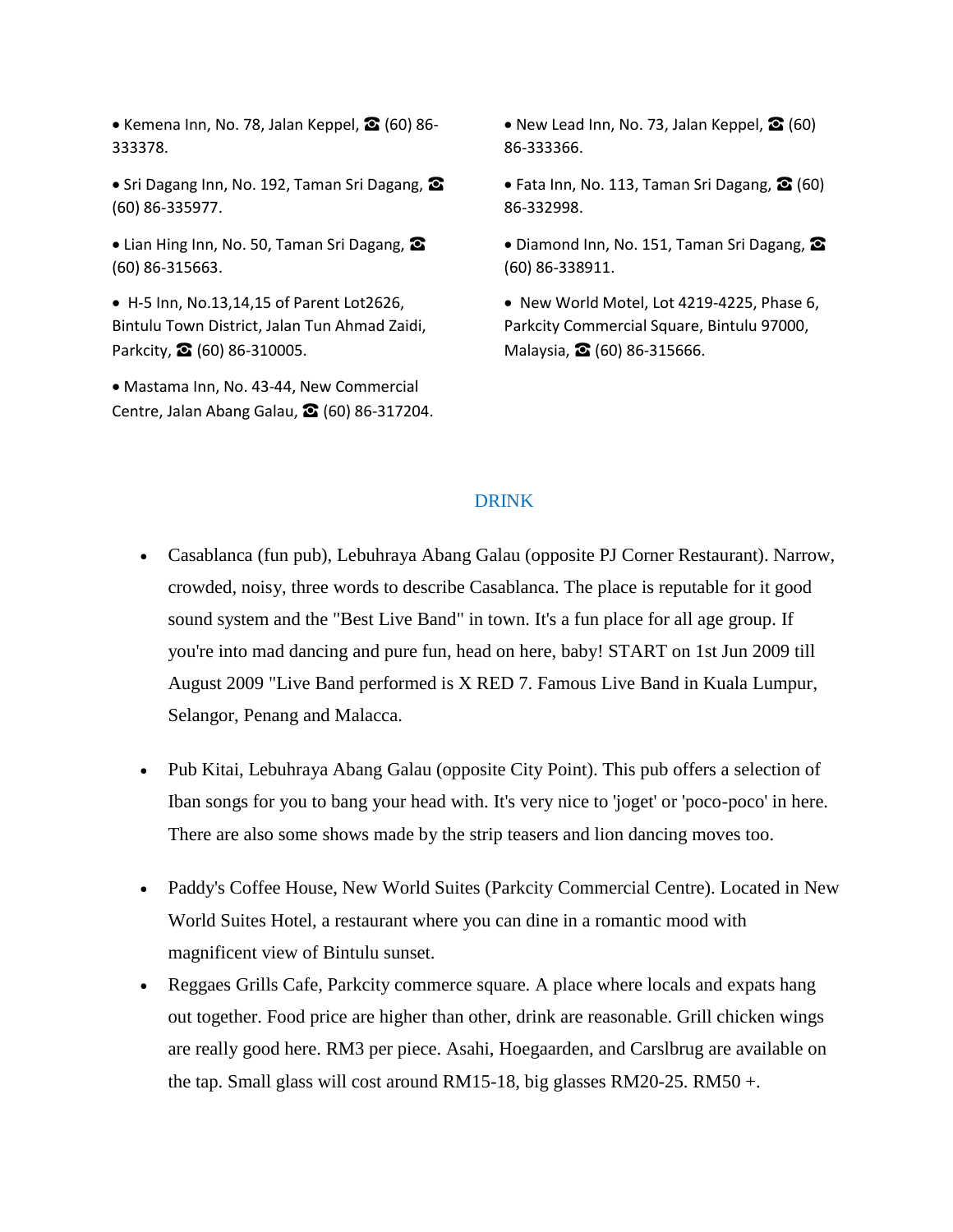Be it budget or splurge, Bintulu is somehow a fine place for casual dining.

• **Seribu Bintang Restaurant** (RAMADHAN 2012 SPECIAL BUFFET), Jalan Kg. Baru (end of Kpg Baru) (located just at the splitted road of Kg. Baru), This is a place where you can savour variety of Thai, Chinese, Malay, Indian and Indonesian cuisine under one roof. The local favourites here are Brocoli with Sea Asparagus, Sea Cucumber Soup, Stim or Deep Fried fish with various type of sauce (eg: Asam Nyonya, Cantonese Style, Thai Paste, etc),Tandoori, Nan, Nasi Bryani (Real Bryani style), Sizzling Food, Claypot, Kerabu, Umai (sarawak Local Food), Mussel, Ambal, Burung Puyuh and lots more. There are several 'pondok' for customer who want to sit on the floor. Restoran Seribu Bintang is the pioneer of the kind in Bintulu. Romantic music is play throughout the night.

☎ 019-8853412, 019-8298790, 017-2783721.

- **Chiems Restoran Nelayan, Jalan Kg. Baru** (just at the side of roundabout linking Sebiew, Kg. Baru and Bintulu town). Visitors' favourites are Kangkung in Belacan Sauce, Fried Chicken, Ikan Sebelah Masak Kari and so on. You can also pick your own fish to be cooked.
- **Famous Mama,** (opposite Ambank). They cooked the best Nasi Kandar and Nasi Beriani in Bintulu. However, during peak hours, the restaurant will be jammed with people from nearby mosque and suraus after their prayers.
- **Nasi Lemak Kidurong,** (opposite Petronas Dagang, another one is at Kemena). They serve one of the best Nasi Lemak in Sarawak. Their nasi ayam also a local favourite and their nasi campur is one of the cheapest in town. Their delicious food made some people craving for it from upriver come here just to savour it. Imagine!
- **Refah Corner, Medan Jaya** (in the same row of shophouses with Courts Mammoth). You will surely love their roti canai and roti sardin. It's one of the best in town! The bread is crispy and thick, and the filling is also thick and tasty! Make you coming back for more!
- **Azah Pon Cafe, Medan Jaya** (behind Shell Medan Jaya). They serve the best Mee Jawa in town. Although, they are some of their regular visitors who can't forget the deliciousness of their Mee Jawa and Mee Jawa Special (with satay).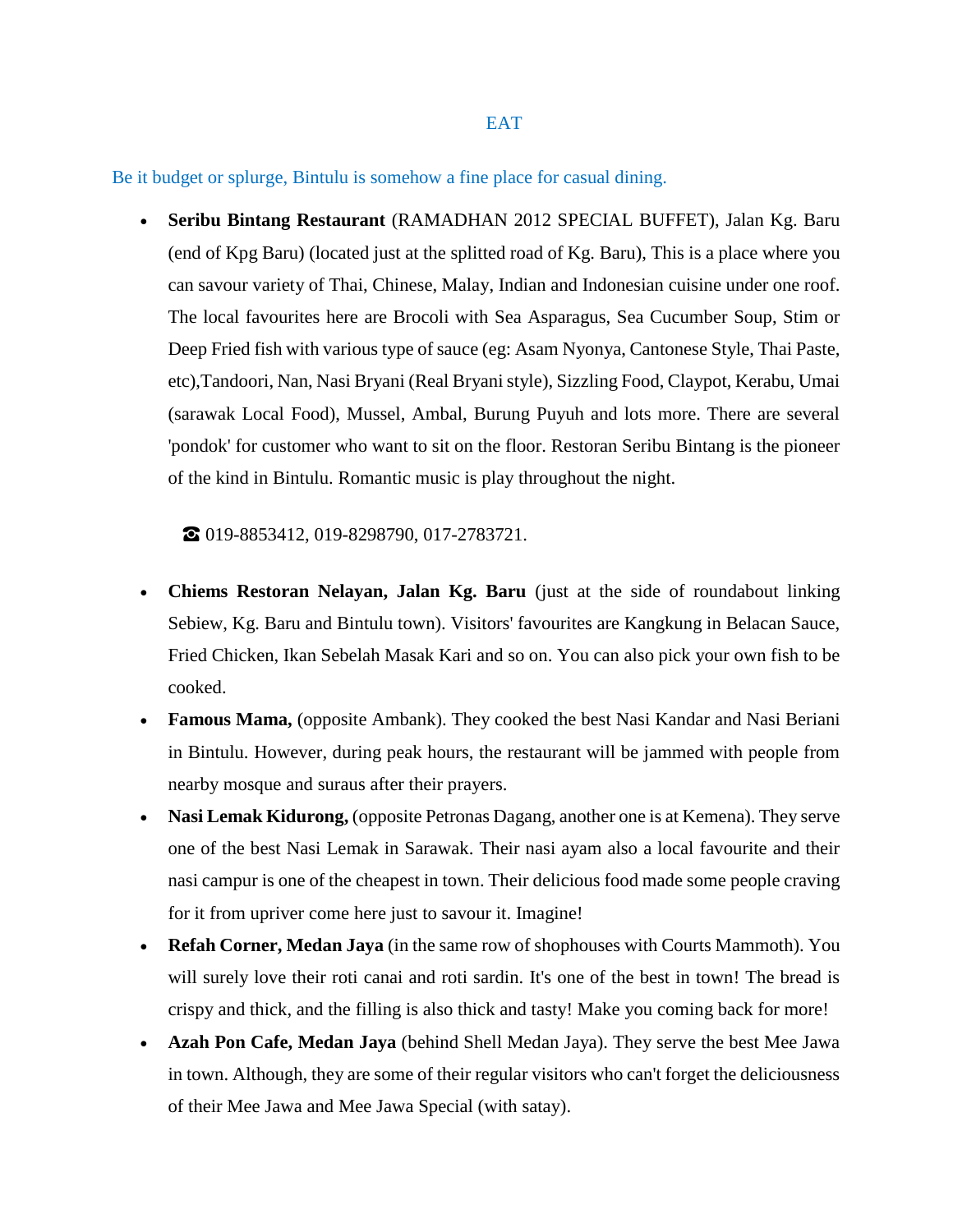- **Selera Utara, Parkcity** Commercial Centre (same row of shop houses with Bank Rakyat). Serving fine northern Malaysian cuisine. They also serve Nasi Bukhari, Nasi Beriani, Pasembur and some other famous Peninsular Malaysia cuisine. A bit expensive, but you can try them once in a while!
- **Restoran Sri Bayu, Parkcity** Commercial Centre (next to Metrology Station). They serve the crispiest roti canai and roti sardin in Bintulu. You might need to wait a little bit longer than usual, but it's worth the wait! The food are also cheap.
- **Peace Garden**, Parkcity Commercial Centre. They serve best Halal Chinese food in town. You can choose from lemon chicken, Japanese tofu, stir fry Pak Choy or butter prawn! There are also not so expensive, but you can try them once a week with your family.
- **Apple Restaurant**, Parkcity Commercial Centre. They serve variety of traditional yet delicious Chinese seafood. It is also a perfect place for family weekend dining.
- **Abida Cafe**, Lebuhraya Abang Galau (behind Regency Plaza Hotel). The service is quick, and you will get your roti canai fresh and hot from their kitchen. A bit crowded at night, but don't be surprised with their hospitality and the price of their food. It's kinda cheap too!
- **Restoran Marco Polo**, Lebuhraya Abang Galau (next to Maybank). If you fancy Western cuisine or very traditional book-only Chinese food, head on to Restoran Marco Polo. They serve very nice and tasty fried cod fish, beef steak and lamb chop. However, this place is normally for splurge dining.
- **Makan United (M.U. Cafe),** Lebuhraya Abang Galau (opposite City Point). This small cafe has very nice surrounding of the busiest streets of Bintulu. They display soccer match every night and serve yummy satay. Recommended for middle budget. (It's no longer there, replaced by Ipoh Coffee Shop, no astro for live football - 7 Aug 2011)
- **Restoran Chic Wan**, Parkcity Commercial Centre (behind Parkcity Mall). This restaurant serves wide variety of delicious Chinese-Malay fusion food such as Curry Mee, Chicken Rice and Fried Mee.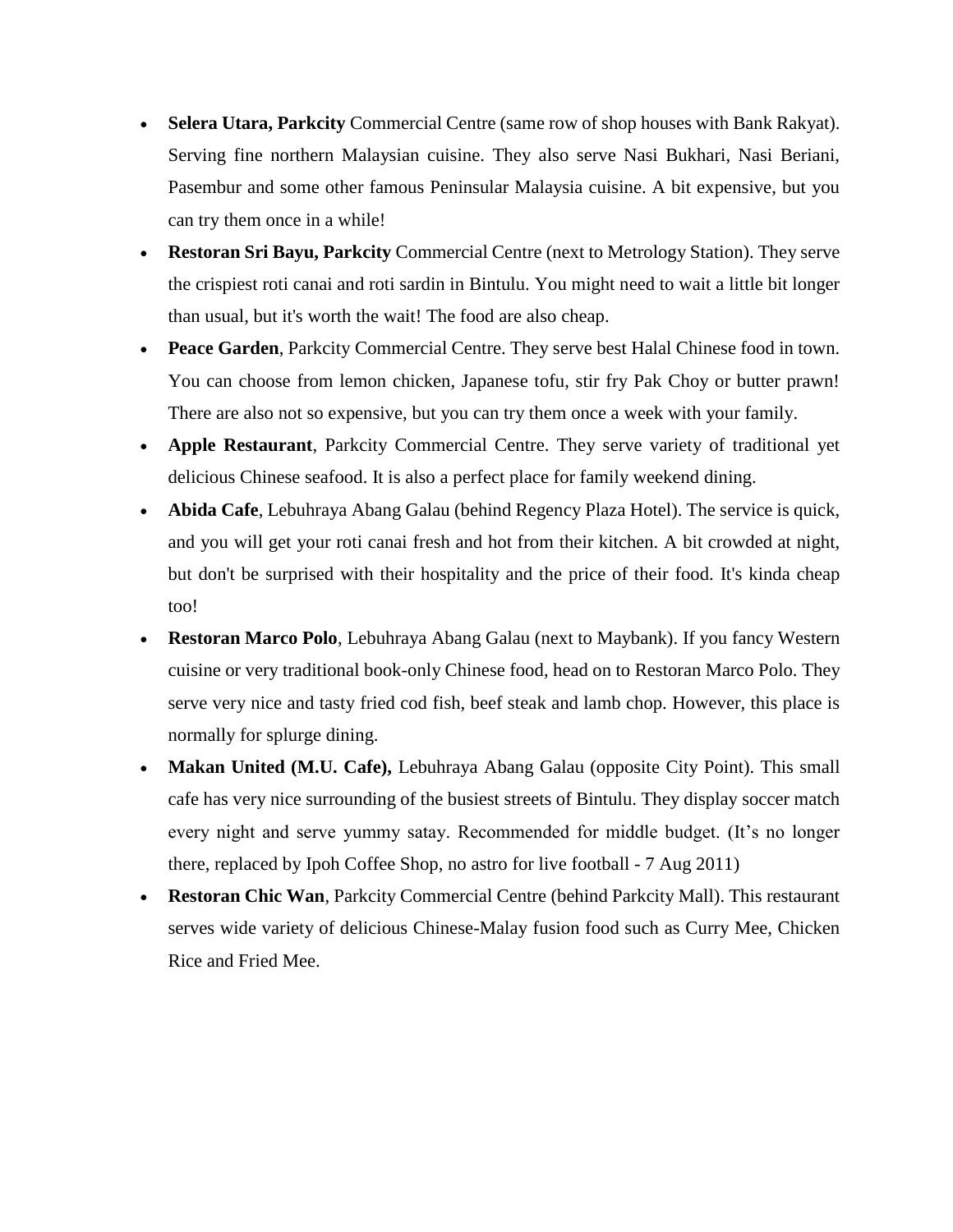• **Ban Kee Cafe**, No. 100, Taman Sri Dagang (Bintulu town Centre (behind Regency Plaza Hotel)) This is a Chinese restaurant served variety of Chinese and Malay foods. Besides that, if you like seafood (i.e, crabs, prawns, clams, mussels, lobster) then you can just go there and have a try.

☎ 086-317228.

- **Bao Bao Restoran** at Medan Jaya, Bintulu, located opposite the Supersave Medan Jaya (Bintulu Medan Jaya). This is a Chinese restaurant served variety of Chinese foods. The place you can enjoy "mee goreng kering" very delicious you can just go there and have a try.
- **Taipei House Restaurant** (台北涮涮屋), 518 Parkcity Commercial Centre Phase 6. 18:00 - 22:00. Since its opening in the late 2012, Taipei House Restaurant has emerged to become one of the most exciting restaurants in Bintulu. Opens in the evening, they serve thin slices of beef, lamb, pork, chicken, and fresh seafood. If you are tired of having unskilled sliced thick meat for steamboat, this restaurant is definitely for you. They also provide Taiwanese BBQ and chilli sauce to go with the steamboat. Here, you can have a good selection of soup for steamboat and the locals are crazy for their Mala Spicy soup. The beverages of this restaurant trigger excitement, too. Besides those common beers that can be found on the streets, this restaurant has Taiwan Beer. If you don't fancy alcohol, they have Taiwanese teas and soft drinks to offer, and those drinks can only be found in this restaurant. Because of what the restaurant can offer, it is now one of the locals and expatriates top choices for regular dining, business meetings, friends and family gatherings, and other special occasions.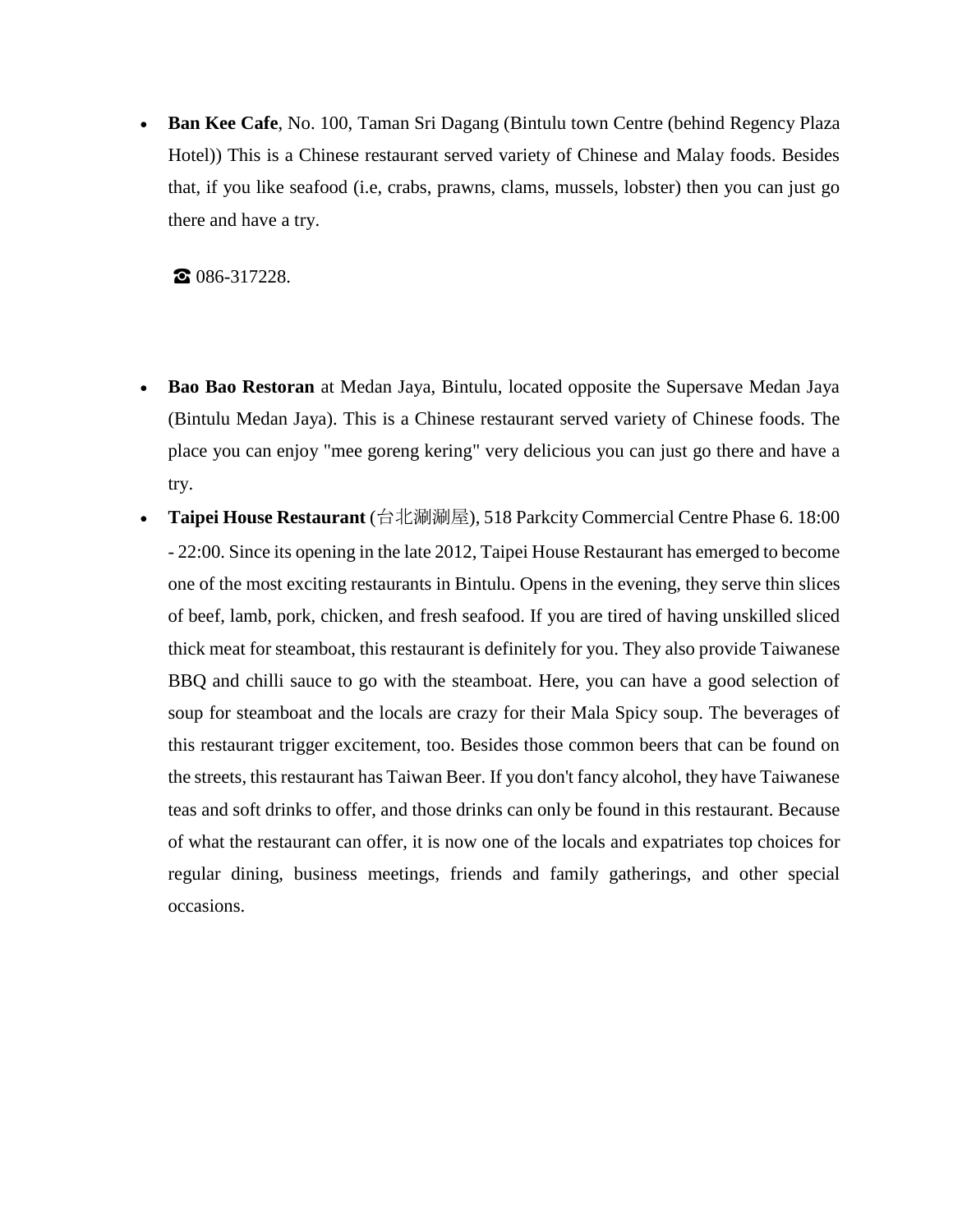# INTERAGIONAL BUS SERVICE (TERMINAL BUS)

- 1. MTC Express (MY TRAVEL CHOICE) Terminal Bus Medan Jaya 97000 Bintulu, Sarawak + 086-316 191
- 2. Bintang Jaya Express Counter No 12 Terminal Bus Medan Jaya 97000 Bintulu Sarawak

+086-319229

- 3. Bus Asia Express Terminal Bus Medan Jaya 97000 Bintulu Sarawak +086-314999
- 4. Eva Express Terminal Bus Medan Jaya 97000 Bintulu Sarawak +014-6999605

# CAR RENTAL SERVICE

- 1. Green Matrix Car Rental +6012-8033002
- 2. Cassbumi Car Rental Sdn Bhd. +086-330779
- 3. Cahaya Nilam Car Rental +6012-8089577
- 4. Hayyat Enterprise Car Rent +6019-4852049

# **TAXI SERVICE**

- 1. Bintulu Taxi Association +086-332009
- 2. Bintulu Radio Call Taxi Service +086-339779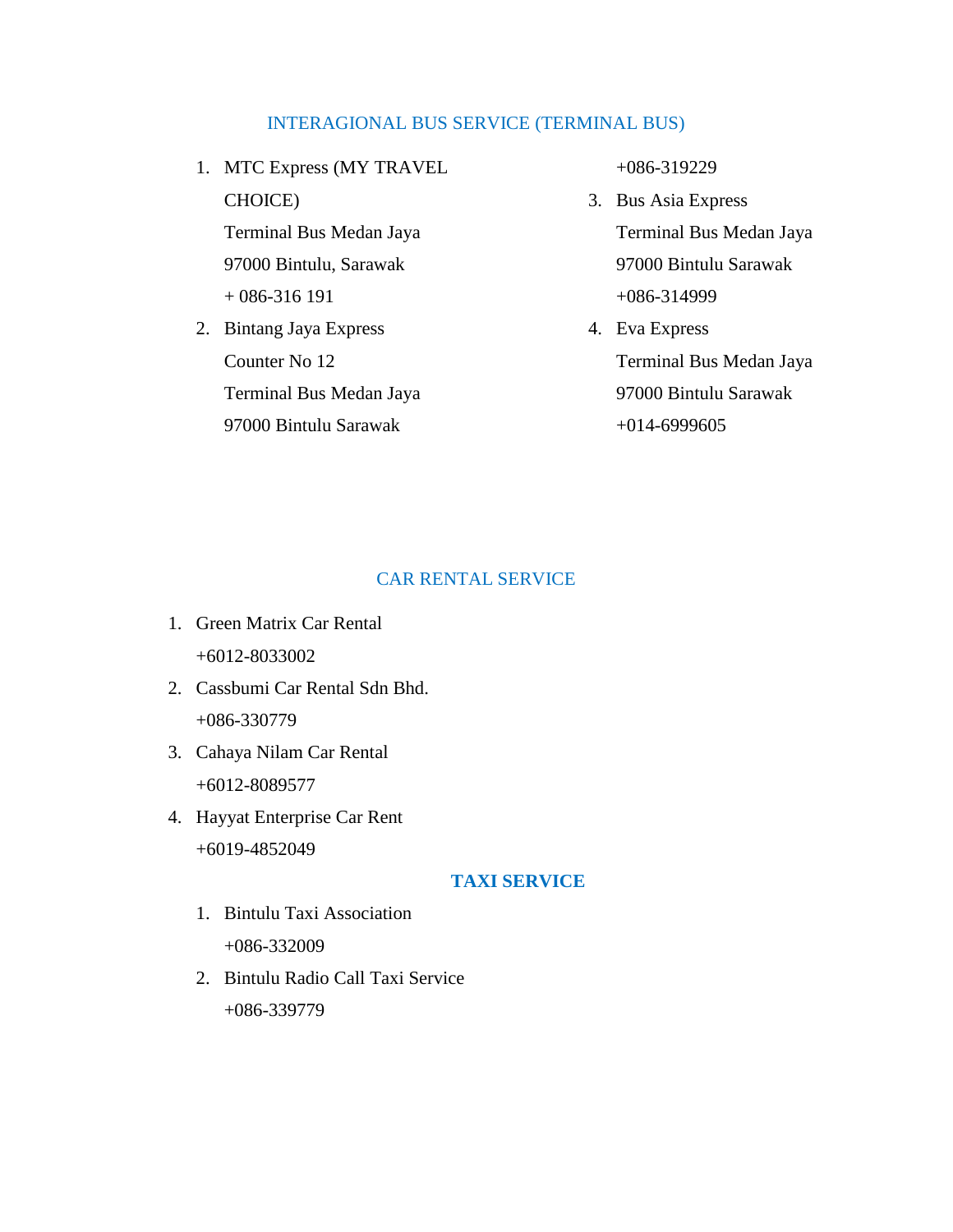# **PRIVATE CLINIC**

- 1. Klinik Kesihatan Bintulu Jalan Tun Ahmad Zaidi +086-331455
- 2. Klinik Lau No 20, Grand Floor, Jalan Sommerville, 97000 Bintulu, Sarawak +086-338261
- 3. Klinik Medan Jaya 37-38, Jalan Tun Hussein Onn, 97000 Bintulu, Sarawak

+086-312218

- 4. Klinik Rundi 55, Grand Floor, Jlan Abang Galau, Pusat Taman Medan Sepadu, 97000 Bintulu, Sarawak +086-330678
- 5. Klinik Kemena GF, G-17, Li Hua Plaza, Jalan Main Bazaar, 97000 Bintulu, Sarawak +086-336123 6. Allience Veternary Clinic 69, Grand Floor, Jalan Tun Hussein Onn, Taman Tinggi Bintulu, 97000 Bintulu, Sarawak +086-316339 7. Cheng Animal Clinic Tanjung Batu Road, 97000 Bintulu, Sarawak +086-316729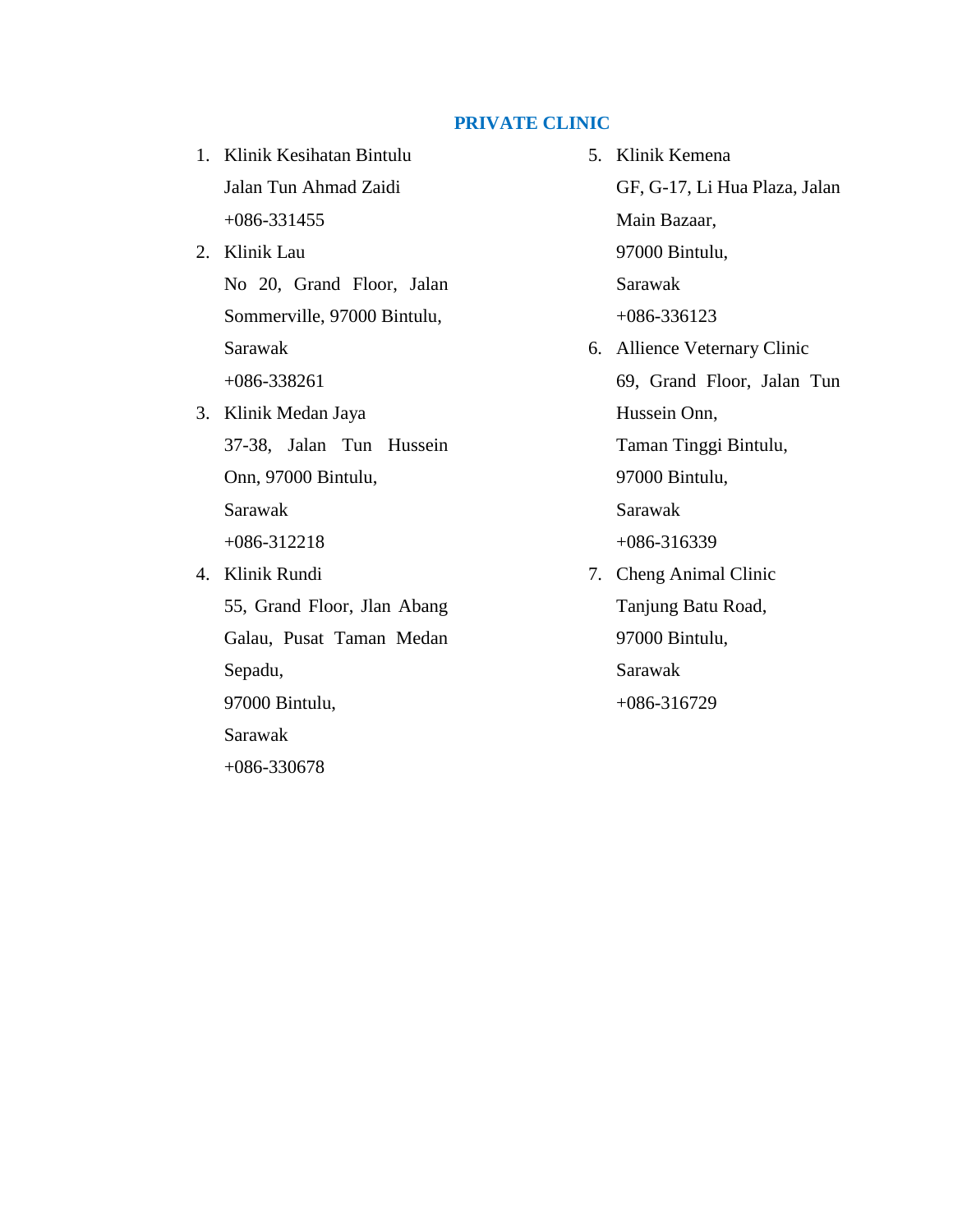# BANK

1. Bank Simpanan Nasional 27, Jalan Sommeville, 97000 Bintulu, Sarawak +086-336582

2. Bank Islam 195, Jalan Tun Ahmad Zaidi, 97000 Bintulu, Sarawak

3. SME Bank +086-339336

4. Agro Bank Lot 227, Jalan Tun Ahmad Zaidi, 97000 Bintulu, Sarawak

5. Affin Bank 13, Jalan Tun Ahamad Zaidi, 97000 Bintulu, Sarawak

6. RHB Bank 258, Jalan Masjid, Taman Sri Dagang,

97000 Bintulu, Sarawak +086-331133

- 7. CIMB Bank Lot 2300, BDA- Shahida Commercial Center, 97000 Bintulu, Sarawak +086-332393
- 8. Hong Leong Bank Lot 3073, Jalan Abang Galau, 97000 Bintulu, Sarawak +086-332393 9. Maybank
	- Lot 398, Jalan Sibiyu, Block 32, 97000 Bintulu, Sarawak +6013-00886688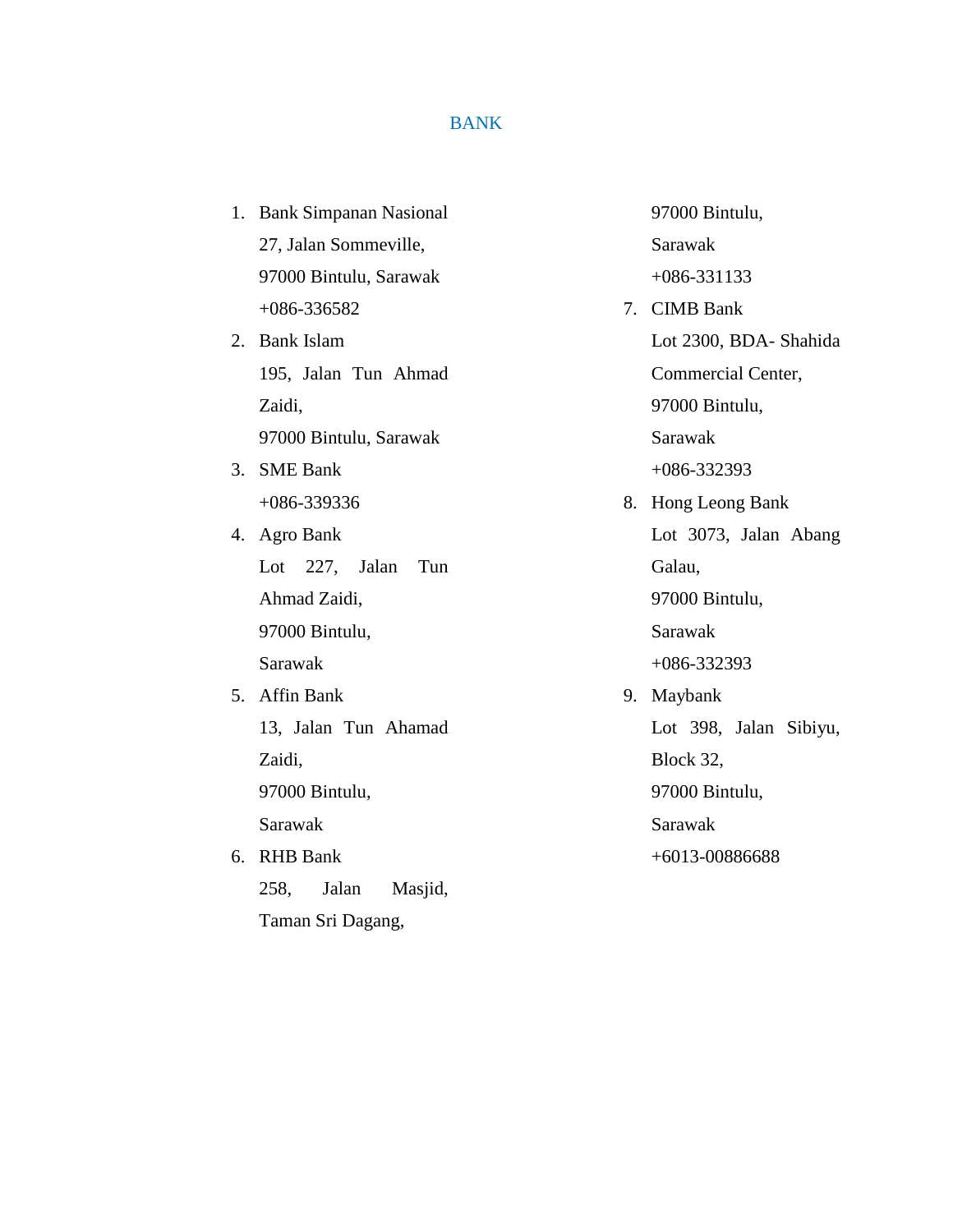### **FESTIVAL AND CELEBATIONS**

Bintulu has hosted several festivals and celebrations throughout the year. Among the most popular celebrations in Bintulu are:

- 1. International Borneo Kite Festival. Held annually between July to August, the festival is a one-week event which showcased the public display of kites from around the world, ranging from traditional kites of Wau to more modern flying sculpture such as Pokemon.
- 2. Bintulu Regatta. Held annually and back-to-back with Sebauh, the event is held to encourage people from people around Bintulu to compete for the fastest boat rowing. It is similar to Dragon Boat Festival in China and the competition offers prizes for various categories such as speed boat, motor boat and traditional boat.
- 3. An Evening in Bintulu. Held annually to celebrate New Year right from 1st December to the end. It includes various activities such as singing competition, trade fair celebration and Christmas carolling. The brainchild of this event is the Resident of Bintulu himself, Dr. Razali Abon, with help from various government agencies such as JKR Bintulu and also participants from private agencies, corporate bodies and individuals.